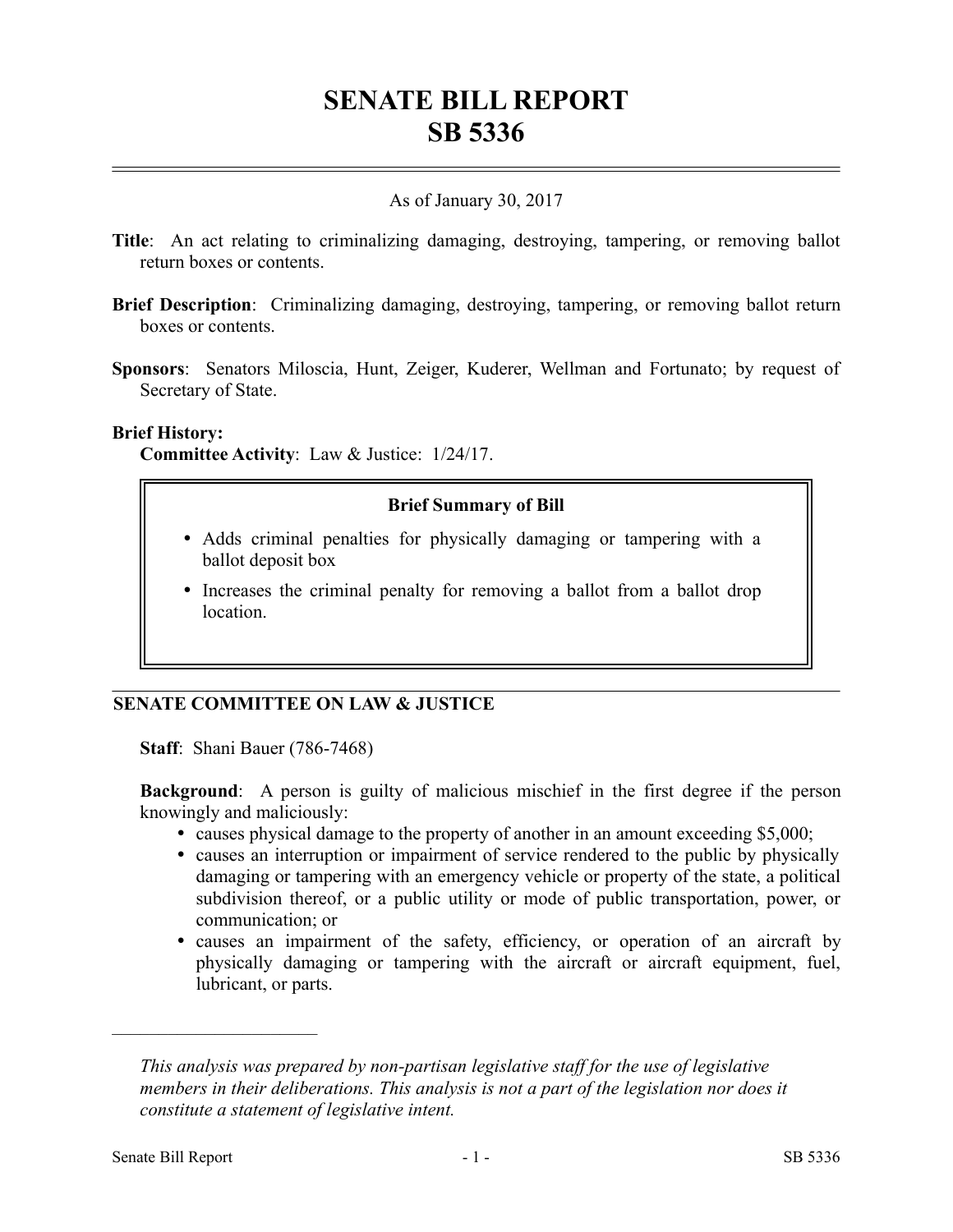Malicious mischief in the first degree is a Class B felony with a seriousness level of II.

A person is guilty of malicious mischief in the second degree if the person knowingly and maliciously:

- causes physical damage to the property of another in an amount exceeding \$750; or
- creates a substantial risk of interruption or impairment of service rendered to the public by physically damaging or tampering with an emergency vehicle or property of the state, a political subdivision thereof, or a public utility or mode of public transportation, power, or communication.

Malicious mischief in the second degree is a Class C felony with a seriousness level of I.

A person who removes a ballot from a ballot drop location is guilty of a gross misdemeanor. A gross misdemeanor is punishable by imprisonment in the county jail up to 364 days, by a fine not to exceed \$5,000, or both. A Class C felony, is punishable by confinement in a state correctional institution for five years, by a fine not to exceed \$10,000, or both.

**Summary of Bill:** A person is guilty of malicious mischief in the first degree if the person knowingly and maliciously causes an interruption or impairment of service rendered to the public by physically damaging, destroying, or removing without permission an official ballot deposit box or ballot drop box or damaging, destroying, removing without permission, or tampering with its contents.

A person is guilty of malicious mischief in the second degree if the person knowingly and maliciously created a substantial risk of interruption or impairment of service rendered to the public by physically damaging, destroying, or removing without permission an official ballot deposit box or ballot drop box or damaging, destroying, removing without permission, or tampering with its contents.

Any person who removes a ballot from a voting center or ballot drop location without permission is guilty of a Class C felony.

**Appropriation**: None.

**Fiscal Note**: Available.

# **Creates Committee/Commission/Task Force that includes Legislative members**: No.

**Effective Date**: Ninety days after adjournment of session in which bill is passed.

**Staff Summary of Public Testimony**: PRO: Washington is a vote by mail state. A large percentage of ballots actually go into the ballot drop box and not through the U.S. Mail. Statewide, 5 percent of ballots are returned using the ballot box. In two counties, that percentage is over 70 percent. There are lots of laws that protect mail dropped in a mail box. However, these laws do not apply to ballots dropped in the drop box. This bill closes a loop hole and makes sure that ballots are not tampered with or stolen when dropped in a drop box by making penalties commensurate with federal penalties for tampering with the mail. Ballot drop boxes are designed to prevent tampering. This bill would add another layer of insurance